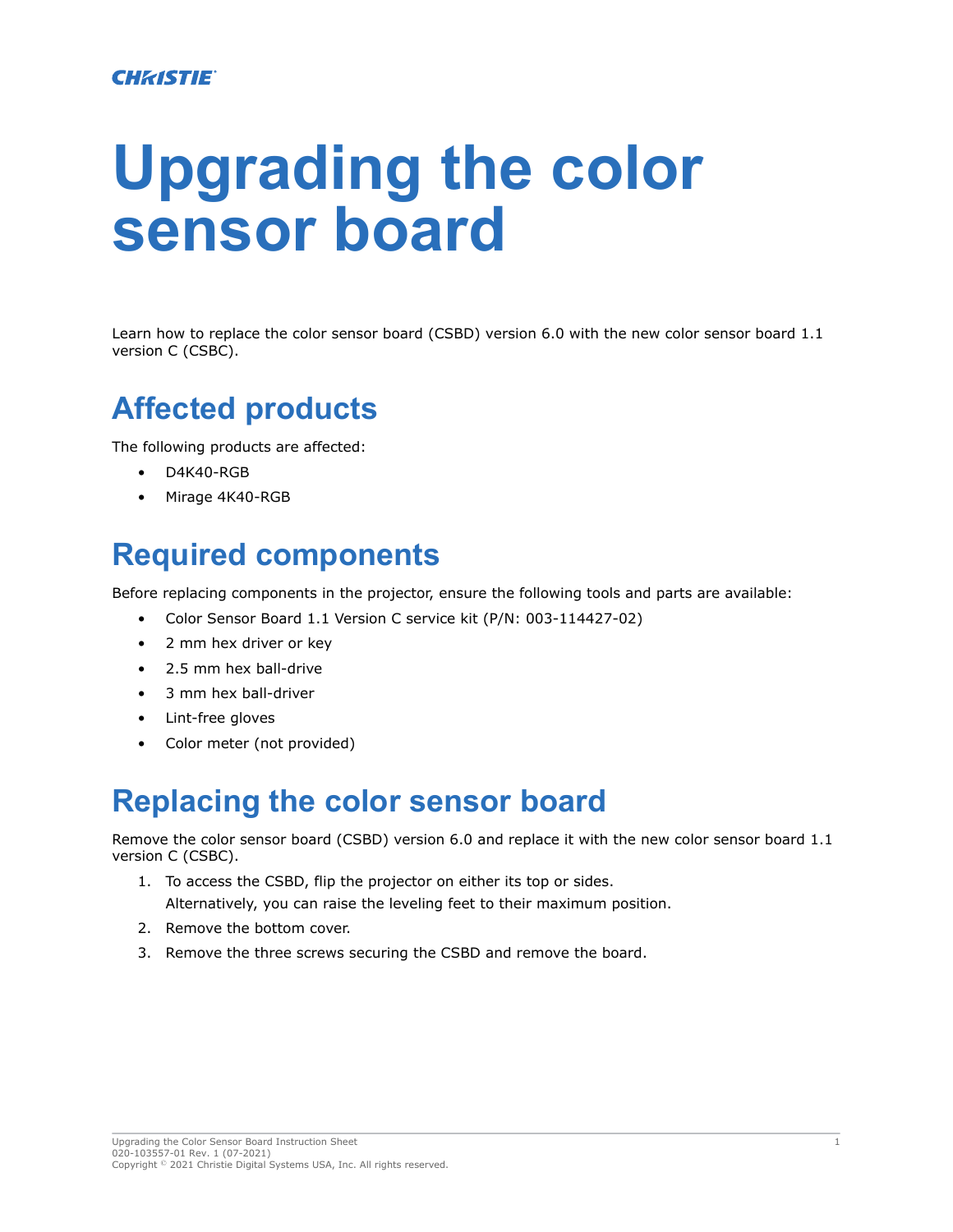



- 4. Disconnect the J29 harness.
- 5. To install the new CSBC, follow these steps in reverse order.
- 6. After installing the new CSBC board, *[perform LiteLOC v1 calibration](#page-2-0)* (on page 3) and *[calibrate the LiteLOC v2. feature](#page-4-0)* (on page 5).

#### **Upgrading to software version 1.3.2**

When a new version of the software is released, 4K40-RGB must be upgraded.

- 1. Download version 1.3.2 of the software from the Christie website. ()
	- a) Go to *[https://www.christiedigital.com/products/projectors/all-projectors/4K40-RGB](https://www.christiedigital.com/products/projectors/all-projectors/4K40-RGB-series/)[series/](https://www.christiedigital.com/products/projectors/all-projectors/4K40-RGB-series/)*.
	- b) Select a projector model.
	- c) Select **Downloads** > **Software Downloads** > **4K40-RGB software version 1.3.2**.
- 2. Turn off the lasers before proceeding with the upgrade.
- 3. If using the display panel to upgrade the software, insert a USB key that contains the software upgrade file.

The USB flash drive must be formatted using the FAT 32 file system.

The upgrade file must be located at the root of the USB key.

- 4. Select **MENU** > **Admin** > **Software** > **Upgrade**.
- 5. Select an upgrade file.
	- On the projector, select the upgrade file from the root of the USB and select **Enter**.
	- From the web interface, in the Open dialog, navigate to the file and select **Open**.
- 6. To automatically restart 4K40-RGB, select **Restart Now**.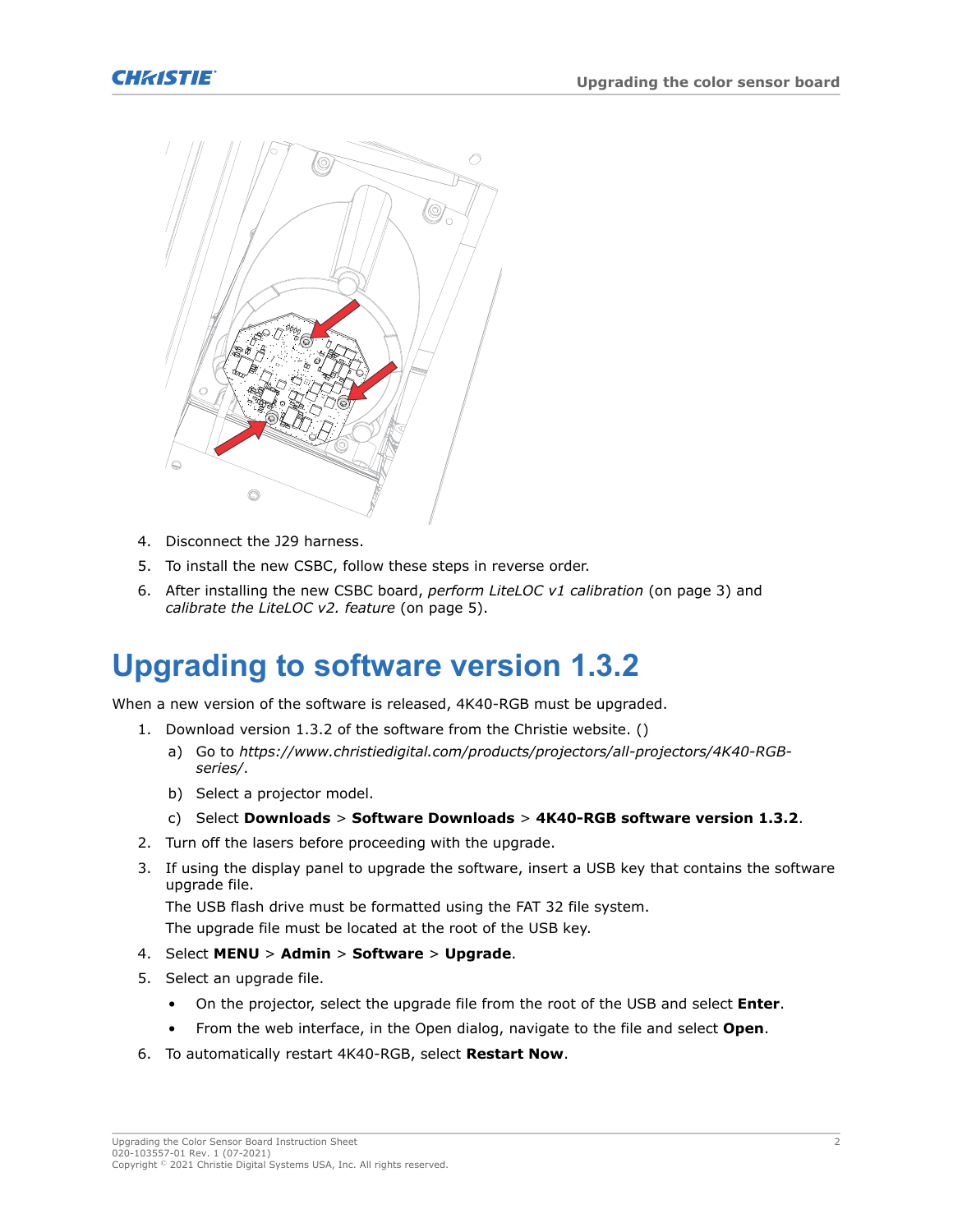<span id="page-2-0"></span>

If you decide restart 4K40-RGB at a later date (**Restart Later**), you cannot perform another upgrade until the 4K40-RGB is restarted.

# **Performing the LiteLOC™ version 1 calibration**

Due to the manufacturing tolerance of the color sensor board and the LOS system, calibrate the LiteLOC version 1 response to the light intensity as the temperature of the laser devices changes.

- 1. Contact Christie Technical Support for a copy of the Horizon Factory Calibration Procedure spreadsheet.
- 2. On the projector, display a framing test pattern.
- 3. Setup the color meter in the same manner as used for creating laser and MCGD files.
- 4. Log into the projector with Installer access or higher.
- 5. Navigate to **Laser Settings** > **Laser Power/LiteLOC Setup**.
- 6. Set the following values:
	- **Display White Test Pattern** is enabled
	- **LiteLOC** is disabled
	- Maximum Expected Room Temperature: 35 degrees Celsius
	- Red power level: 78.3%
	- Green power level: 63.2%
	- Blue power level: 66.4%
- 7. Wait 15 minutes for the laser devices to acclimatize to the new values.
- 8. Adjust the blue and green power levels to achieve an applicable white point, as measured by the color meter.

Do not adjust the red value.

• For 4K40-RGB series projectors, the D65 white point is x=0.313, y=0.329.

Wait a few minutes for the lasers to stabilize and ensure that the white point is not shifting between measurements.

- 9. Re-establish the connection to the photon controller using NetTerminal or Kore 10-bit Librarian, on port 5103.
- 10. Send the command (RGB + MEAS?) to the photon controller.

The current color sense X, Y and Z values are returned, showing the temperature of the different devices. For example:

- Red: Color sense X value
- Green: Color sense y value
- Blue: Color sense Z value
- Purple: Red devices temperature \* 100
- Brown: Blue devices temperature \* 100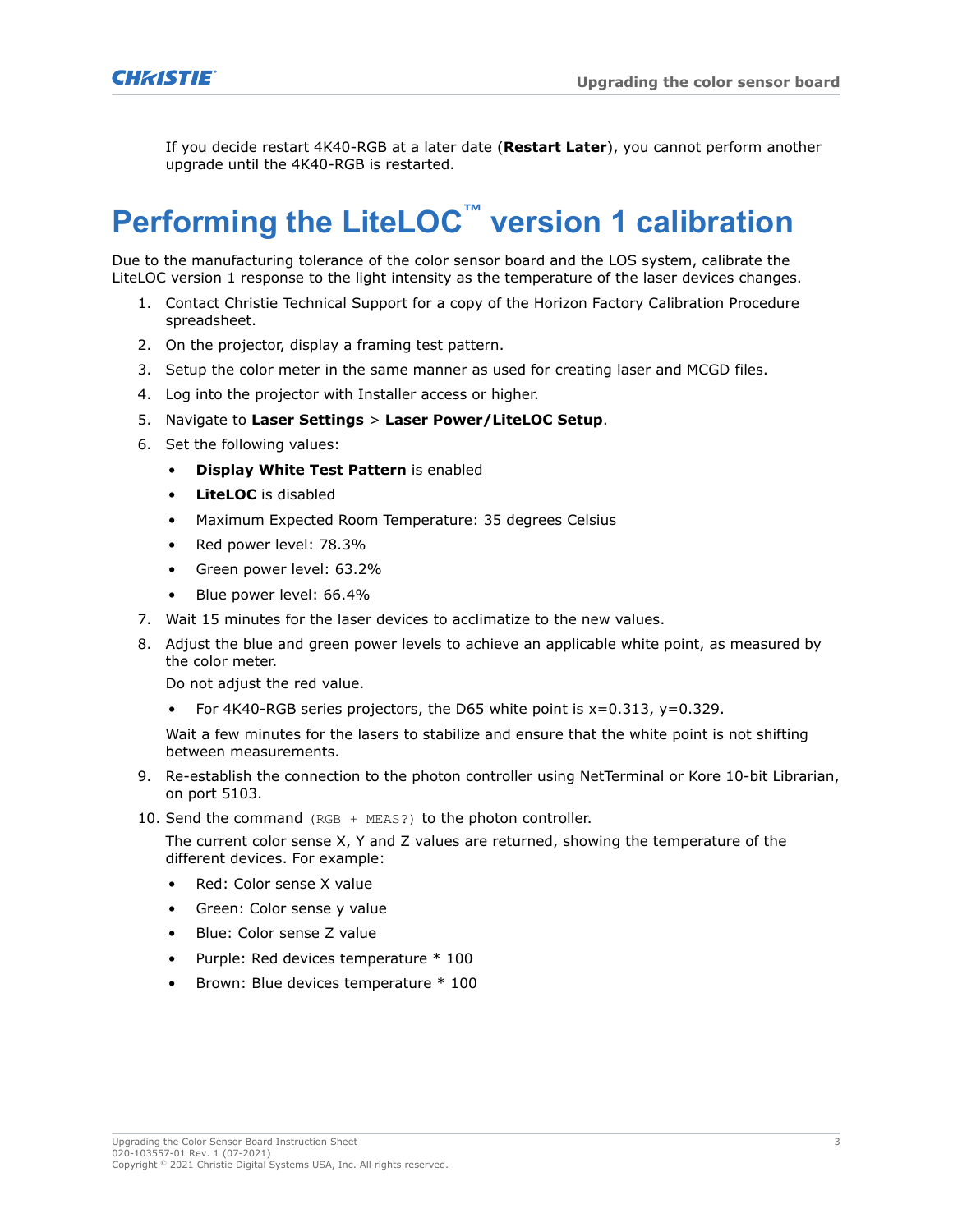

| $-21$           |                     |                                   |         |                                                                                                                                   |                  |                                         |  |  |  |
|-----------------|---------------------|-----------------------------------|---------|-----------------------------------------------------------------------------------------------------------------------------------|------------------|-----------------------------------------|--|--|--|
| 22              | (RGB+MEAS?)         |                                   |         |                                                                                                                                   |                  |                                         |  |  |  |
| 23              |                     |                                   |         | (1) (RGB+MEAS! "4760012" 003 "4830868" 003 "4865024" 003 09739 07562 07590 "1, 02871,03251,02950,02808, 02871,03251,03187,02808") |                  |                                         |  |  |  |
| 24              |                     |                                   |         |                                                                                                                                   |                  |                                         |  |  |  |
| 25 <sup>1</sup> | Stored data so far: |                                   |         |                                                                                                                                   |                  |                                         |  |  |  |
| 26              |                     | <b>CSENSE X CSENSE Y CSENSE Z</b> |         | <b>RED TEMP</b>                                                                                                                   | <b>BLUE TEMP</b> |                                         |  |  |  |
| 27.             |                     | $(1)$ 4760012 4830868             | 4865024 | 28.71                                                                                                                             |                  | 29.5 < note /100 for laser temperatures |  |  |  |
| . 1             |                     |                                   |         |                                                                                                                                   |                  |                                         |  |  |  |

11. Enter the returned values into line 27 and line 63 of the spreadsheet.

The temperature values reported in NetTerminal must be divided by 100 before being entered on line 27 and Line 63.

All temperatures returned from serial commands are in degrees Celsius.

- 12. Use Kore Librarian to connect to the projector on port number 5000.
- 13. Login to the projector with Service access.
- 14. Switch to the Scripting tab.
- 15. To lower the fan speed and increases the internal temperature of the laser devices, use the script for the upgraded projector.

Lowering the fan speed allows for another set of Color sensor measurements to be collected at a higher temperature without actually changing the room temperature.

#### • **4K40-RGB series projectors**

On 4K40-RGB series projectors, port 5103 is always opened in Core 4 Software and no password is required to run the commands required to change the projector fan speed. TrueLife accepts automation commands on port 3002.

```
sub main()
proj.sendstring( "(DGN 71 6 1 45 )" )
proj.sendstring( "(DGN 71 7 1 45 )" )
proj.sendstring( "(DGN 71 8 1 45 )" )
proj.sendstring( "(DGN 71 9 1 45 )" )
proj.sendstring( "(DGN 71 10 1 45 )" )
proj.sendstring( "(DGN 71 11 1 45 )" )
proj.sendstring( "(DGN 71 12 1 45 )")
proj.sendstring( "(DGN 71 13 1 45 )" )
proj.sendstring( "(DGN 71 14 1 45 )" )
proj.sendstring( "(DGN 71 15 1 45 )" )
proj.sendstring( "(DGN 71 16 1 45 )" )
proj.sendstring( "(DGN 71 17 1 45 )" )
proj.sendstring( "(DGN 71 21 1 45 )" )
proj.sendstring( "(DGN 71 22 1 45 )" )
proj.sendstring( "(DGN 71 23 1 45 )" )
proj.sendstring( "(DGN 71 24 1 45 )" )
proj.sendstring( "(DGN 71 25 1 45 )" )
proj.sendstring( "(DGN 71 26 1 45 )" )
proj.sendstring( "(DGN 71 27 1 45 )" )
proj.sendstring( "(DGN 71 28 1 45 )" )
proj.sendstring( "(DGN 71 29 1 45 )" )
proj.sendstring( "(DGN 71 30 1 45 )" )
end sub
```
On 4K40-RGB series projectors, to change the fan speed to 100% type the following command: (DGN 71 <fan ID> 1 <speed>). For example, (DGN 71 25 1 100) sets fan 25 to run at 100%.

To run the fan at the normal speed, send the command (DGN  $71 \leq fan ID > 0$ ), or reboot the projector.

16. To execute the script, click the red arrow.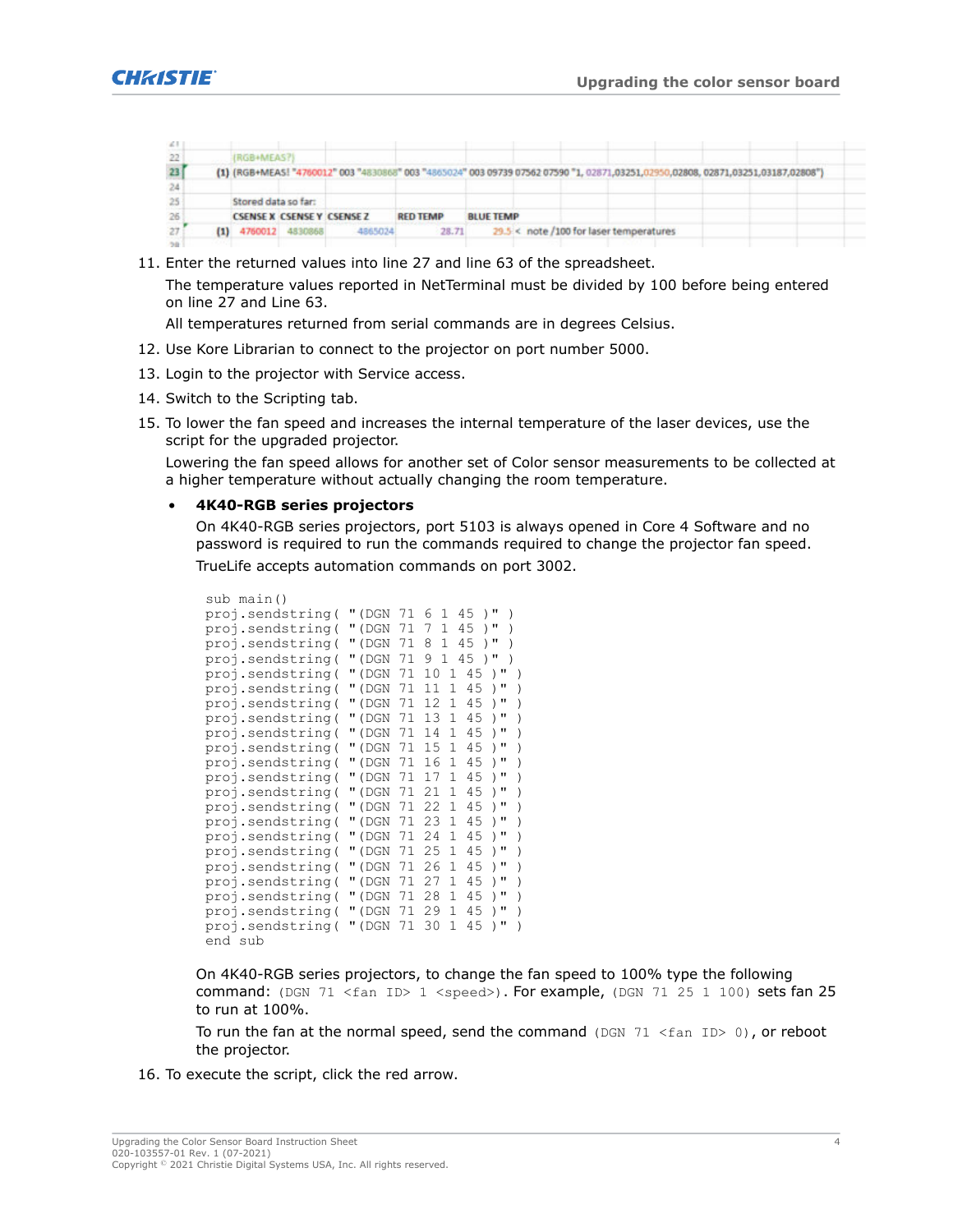<span id="page-4-0"></span>

A confirmation that the command has been executed is displayed, and the projector noise level goes down.

- 17. In the projector software, set the following values:
	- **Display White Test Pattern** is enabled
	- **LiteLOC** is disabled
	- Maximum Expected Room Temperature: 35 degrees Celsius
	- Red power level: 78.3%
	- Green power level: 66.3%
	- Blue power level: 70%
- 18. Wait 15 minutes for the laser devices to acclimatize to the new values.
- 19. Re-establish the connection to the photon controller using NetTerminal or Kore Librarian, on port 5103.
- 20. Send the command (RGB + MEAS?) to the photon controller.
- 21. Compare the new blue temperature to the original value.

If the difference is less than eight degrees wait for a few more minutes and take another reading until the blue temperature is at least eight degrees higher than the original reading. You may need to modify the actual room temperature to achieve the target blue temperature.

- 22. Adjust the blue and green power levels to achieve a DCI white point, as measured by the color meter. Do not adjust the red value.
- 23. Send the command (RGB + MEAS?) to the photon controller.

The system retrieves the color sensor X, Y and Z values, and the blue and red devices temperatures.

- 24. Verify line 63 of the spreadsheet has the values identified in step 10.
- 25. Enter the values returned in step 23 into line 64 of the spreadsheet.

The spreadsheet automatically calculates the calibration data and populates line 96 on the calculator.

The temperature values reported in NetTerminal must be divided by 100 before being entered on line 27 and Line 63.

26. Type the command on line 96 of the spreadsheet into NetTerminal or Kore Librarian and send it to the photon controller.

The calibration data is saved to the color sensor board.

27. To reset all fans to the normal operating speed, reboot the projector.

## **Calibrating the LiteLOC™ version 2.0 feature**

Follow this procedure to generate the calibrated data.

- 1. Download the LiteLOC version 2.0 Calibration workbook from the Christie website.
	- a) Go to URL: *<https://www.christiedigital.com/products/projectors/all-projectors/>*
	- b) On the product page, select the series > model and switch to the **Downloads** > **Technical Reference** tab.
- 2. Ensure the projector is set up in representative ambient light.
- 3. Setup a spectroradiometer, such as the CR-250, on a tripod.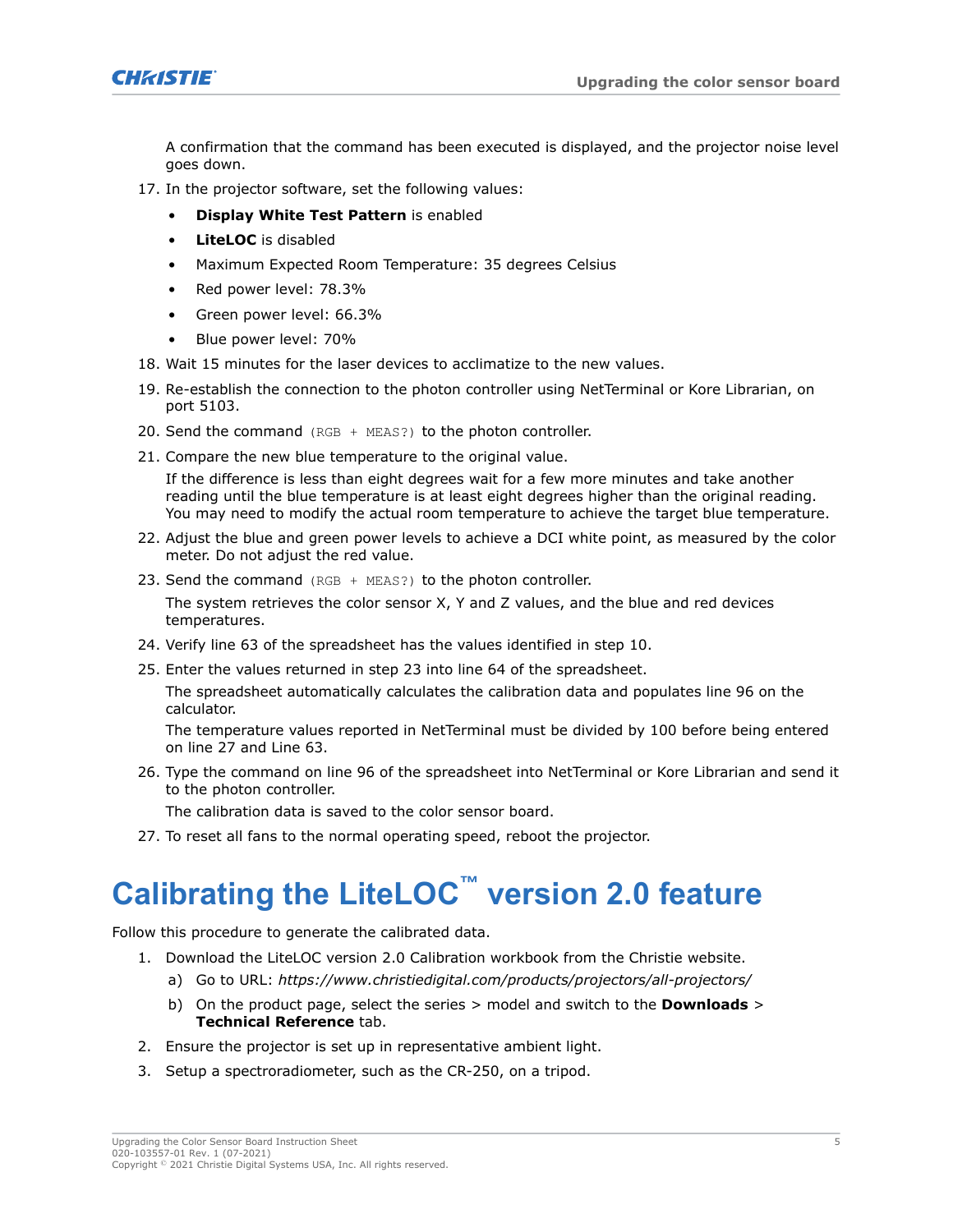

If not using the CR-250 or better, Christie recommends placing the meter perpendicular to the screen to achieve accurate measurements.

- 4. Power on the projector.
- 5. From the display panel, select **MENU** > **Configuration** > **Light & Output Settings** > **LiteLOC**.
- 6. To disable LiteLOC, select **LiteLOC disabled**.
- 7. Set the red, green, and blue drive levels so the brightness and color are similar to what the application requires.
- 8. Allow the light source to stabilize. This can take approximately 10 minutes.
- 9. Establish a connection to the photon controller using Kore Librarian on port 5103.
- 10. In row 7 of the LiteLOC 2.0 Calibration workbook, enter the current settings for red, blue, and green. The drive percentages in columns A, B, C are calculated based on the current settings. The

example values in the workbook are red=66.92%, green=58.81%, and blue=59.48%.

11. To set the laser drive levels for row 13 of the workbook, run the command from column K (RGB +MODE 1 IR IG IB) in Kore Librarian.

For example, for row 13 run (RGB+MODE 1 6692 5881 5948) in Kore Librarian.

12. Perform the measurement using the spectroradiometer and record the returned values for X, Y, and Z in columns G, H, and I of the workbook. For example,  $X=1022$ ,  $Y=1045$ , and  $Z=1079$ .

13. To obtain the color sensor values for the first set of drive percentage values in row 13, run the command from column K, row 25 (RGB+MEAS?) in Kore Librarian.

- 14. Record the returned values for SX, SY, and SZ in columns D, E, and F of the workbook. For example, SX=3542528, SY=3389696, and SZ=2877952.
- 15. Repeat steps 11 to 14 for rows 10 to 21.
- 16. From row 26 of the workbook, copy the highlighted command and run it in Kore Librarian. For example, copy (RGB+CAL2 "3429" "405" "72" "0" "236" "2918" "152" "0" "-193" "-14" "2545" "0" "-2175" "-57636" "-96936" "1" "1660" 1 0) to Kore Librarian and run the command.
- 17. Restart the projector.
- 18. From the display panel, select **MENU** > **Configuration** > **Light & Output Settings** > **LiteLOC**.
- 19. To enable LiteLOC, select **LiteLOC 2.0**.

#### **Technical support**

Technical support for Christie Enterprise products is available at:

- North and South America: +1-800-221-8025 or *[Support.Americas@christiedigital.com](mailto:Support.Americas@christiedigital.com)*
- Europe, Middle East, and Africa: +44 (0) 1189 778111 or *[Support.EMEA@christiedigital.com](mailto:Support.EMEA@christiedigital.com)*
- Asia Pacific (*[support.apac@christiedigital.com](mailto:support.apac@christiedigital.com)*):
	- Australia: +61 (0)7 3624 4888 or *[tech-Australia@christiedigital.com](mailto:tech-Australia@christiedigital.com)*